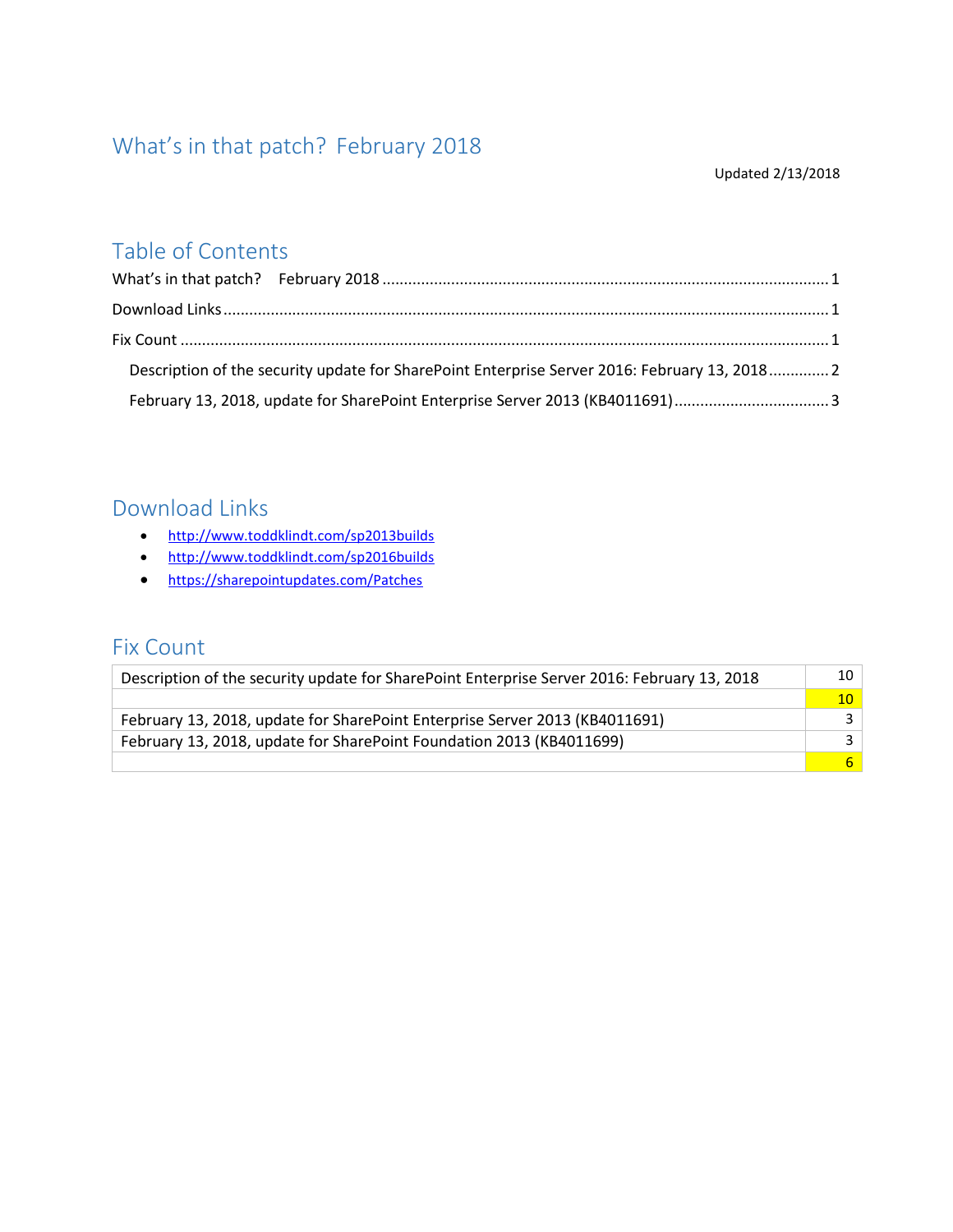#### <span id="page-1-0"></span>Description of the security update for SharePoint Enterprise Server 2016: February 13, 2018

This security update contains the following non-security improvements and fixes for SharePoint Server 2016:

- Enables Access 2016 application packages to be installed in SharePoint Server 2016 onpremises version together with SQL Server 2017.
- Fixes the following issues:
- When you search by using path search and the file name is longer than 961 characters, the search doesn't return any results, or the results aren't as expected.
- When a SharePoint site contains a document set that's stored in new site collection, another web application, or another content database, you can't add a new document by using the "Document Set" content type. In addition, when you try to access an existing document in a set, you receive an error message resembles the following:

Sorry, something went wrong "File Not Found.''

- Some ribbon buttons incorrectly appear grayed out when you select documents.
- When you have a User Profile service application configured but don't have My Site configured, the SharePoint users can't access the **My Language And Region** setting.
- You can't filter items on **Content Type** by using representational state transfer (REST) application programming interfaces (APIs).

This security update contains the following non-security improvements and fixes for Project Server 2016:

- Assume that a Project Web App site is configured to use Host Headers for the site collection. In this case, the drop-down menus on the **Force in/out** field for the project selection in portfolio analyzer views don't work correctly.
- In some cases, the timesheet status is displayed as "Not Approved" even though the timesheet has been approved.
- Consider the following scenario:
- You have a Project Server 2016 and a Project Web App instance provisioned.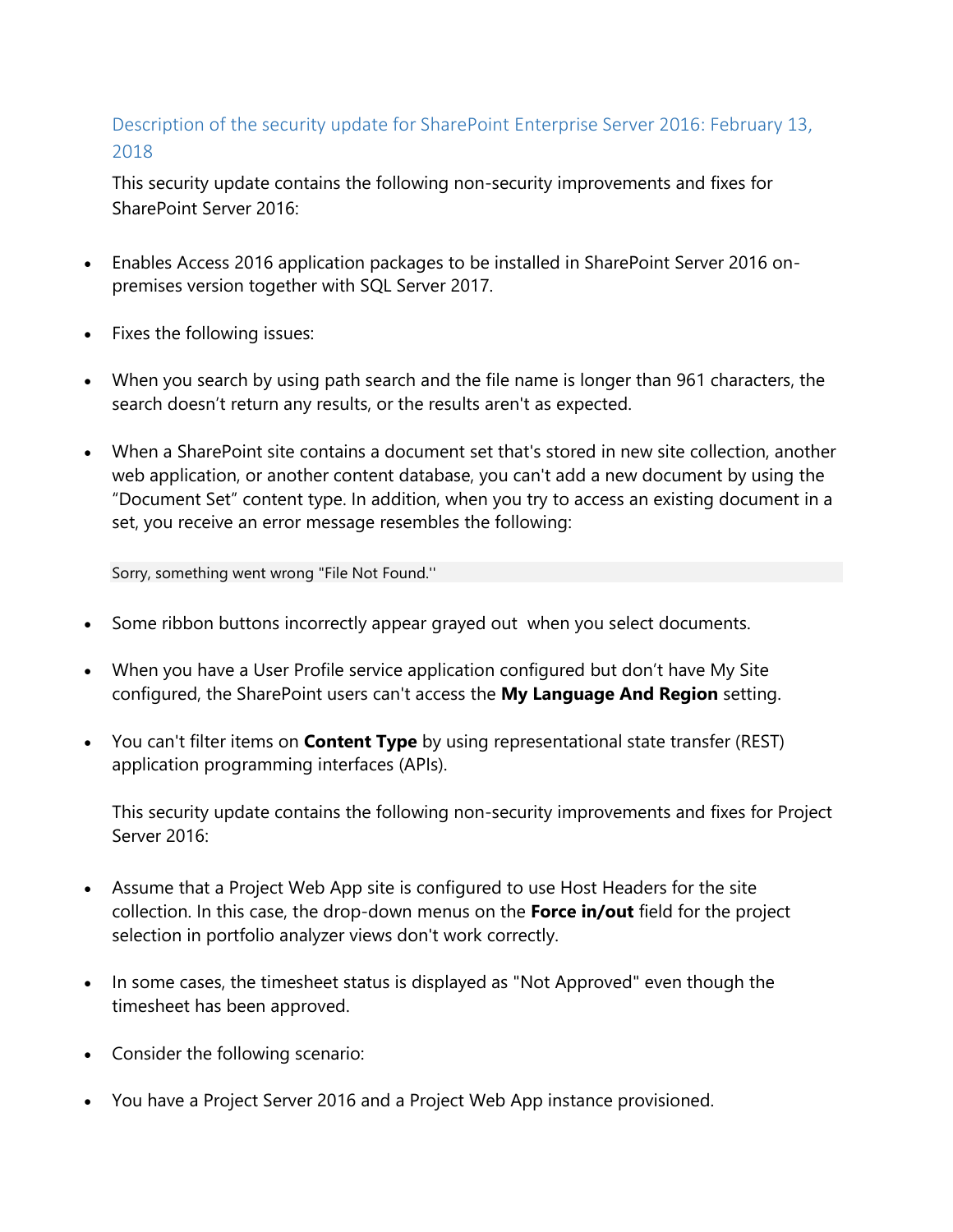- You have at least one resource defined.
- You log on the Project Web App site instance, locate the **Resource Center** view, select a resource, open the **Resource** tab in the ribbon, and then select the **Capacity Planning** button.
- In **Capacity Planning** views, you look for the **Export to Excel** button to export the details table.

In this situation, the **Export to Excel** functionality is missing because the button does not exist.

- Consider the following scenario:
- You have a task that has a resource assigned.
- The task has a split in it. For example, there's a week of work, a week with no work, and then a final week that has work.
- In the timesheet for this task, you enter hours on the task so that the work is completed up to the date where the split begins.
- The timesheet is submitted and then the status update is approved.
- After that, the project is opened in Project Web App, and the task finish date is adjusted to a date that's after the actual work is completed. For example, the actual finish date is set to the middle of the week where there is no work.

In this situation, the actual work is spread over the whole duration.

<span id="page-2-0"></span>February 13, 2018, update for SharePoint Enterprise Server 2013 (KB4011691) This update contains the following improvements:

- Translates some terms in multiple languages to make sure that the meaning is accurate.
- Makes the out-of-the-box search verticals appear in **Search Settings** so that the verticals can be changed even after you have added the custom search verticals.
- Adds support for subsites to inherit the search verticals from their parent sites. This enables you to set an option at the top of the verticals box to inherit verticals from the parent site.